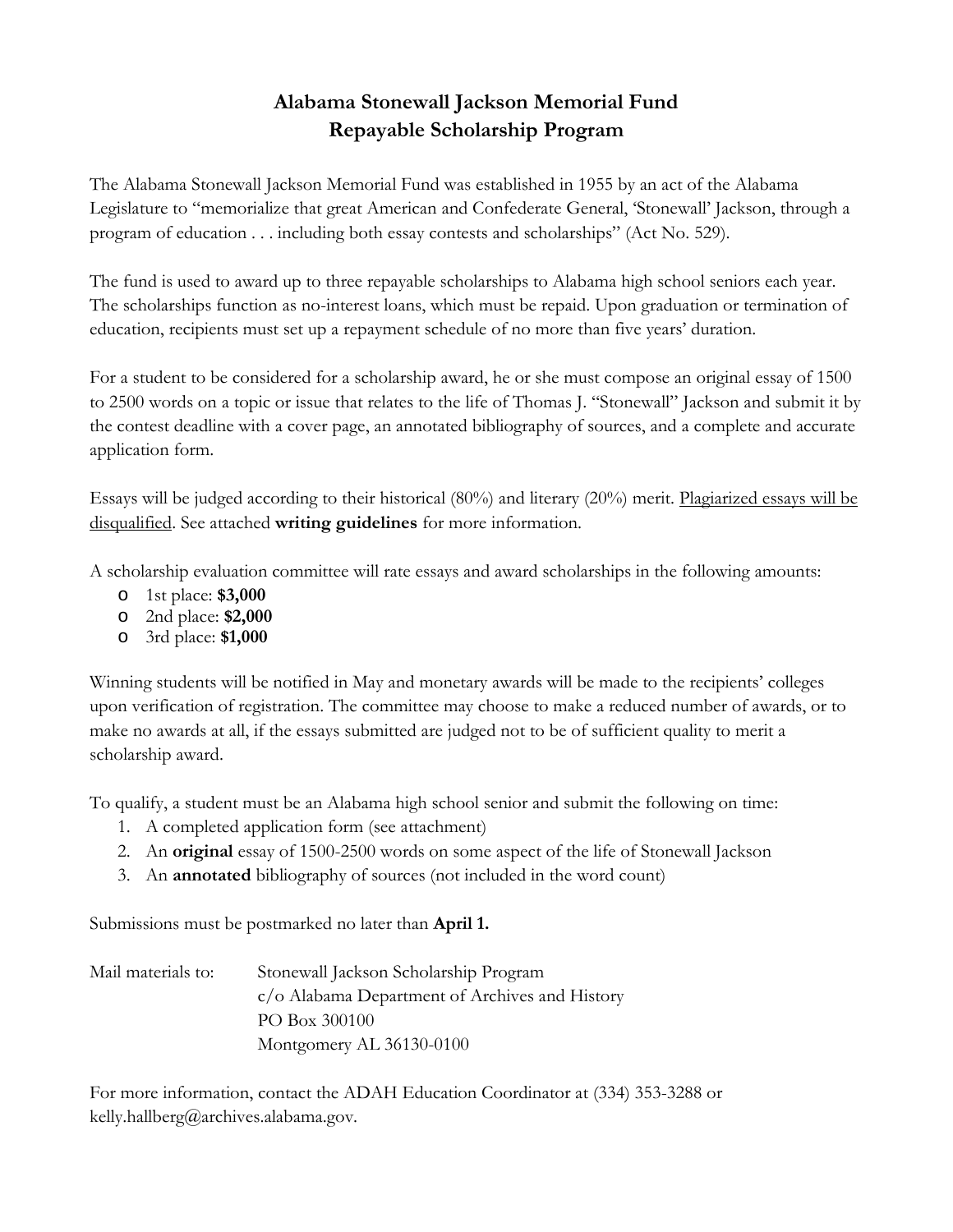## Alabama Stonewall Jackson Memorial Fund Repayable Scholarship Program **Writing Guidelines**

In adherence to the Administrative Code of Alabama, Chapter 894-X-1-.03, which governs the awarding of Alabama Stonewall Jackson Memorial Fund scholarships, essays will be judged and rated on their historical and literary quality.

#### **Historical Quality** (80%)

Criteria considered in historical quality include historical accuracy, appropriate analysis and interpretation of topic, demonstrated understanding of historical context and perspective, and use of balanced and appropriate research sources as demonstrated in the annotated bibliography.

- **Historical Accuracy** *30 points*
	- o Determines that sources are viable and reputable
	- o Provides an accurate representation of the facts that are involved
- **Appropriate Analysis and Interpretation** *10 points*
	- o Demonstrates critical thinking
	- o Develops and defends a historical interpretation
	- o Identifies and avoids bias
- **Historical Context and Perspective** *10 points*
	- o Presents evidence and arguments correctly in time
	- o Illustrates how historical events influenced and were influenced by the social, cultural, political, and economic realities of the time period
- **Annotated Bibliography with appropriate research sources** *30 points*
	- All historical writing depends on sources. Sources essentially come in two varieties:
		- o **Primary sources** are materials produced in the time period under study.
		- o **Secondary sources** are materials produced after the time period under study.
	- An annotated bibliography allows the writer to go beyond a mere listing of sources; it allows for a critical examination of the sources used to craft the essay. Your annotations may do one or more of the following:
		- o **Summarize:** If someone asked what this article/book is about, what would you say?
		- o **Assess:** Is it a useful source?
		- o **Reflect:** How did the source help you shape your argument?

### **Literary Quality** (20%)

Criteria considered in literary quality include originality, organization, grammar and spelling, and adherence to standard citation format.

- **Originality** *5 point*s
	- o Your originality lies in your talent as a critical reader and a thoughtful writer. "Originality" is the ability to communicate fresh perspectives and new insights. "Originality" also means speaking in your own words.
	- o **Plagiarism** occurs when a person uses the words or ideas of another person as if they were their own. This includes, but is not limited to, copying and pasting from the internet, copying or purchasing someone else's work to use as your own, and/or paraphrasing someone else's ideas without attributing them to the original author. Plagiarism is a serious offense and means automatic disqualification.
- **Organization** *5 points*
	- o An essay must have an introductory paragraph, several body paragraphs, and a conclusion that sums up its most important arguments.
- **Mechanics** *5 points*
	- o Use formal written English for your essays.
		- o Avoid colloquialisms (e.g., cool, kind of, totally, OK, sort of, etc.).
	- o Spelling, grammar, punctuation and capitalization
		- o Proofread your paper carefully. It is also wise to have someone else read your rough draft.
- **Standard Citation Format** *5 points*
	- o Use a standard citation style (e.g. MLA, APA, Chicago/Turabian). Focus on consistency and accuracy.

**Final instructions**: Provide a cover page that includes your name, the title of your essay, and the date you submitted it. Number the pages of your paper. Double-space your paper and use a standard, twelve-point font. Set the margins at one inch. Include your name on the cover page only.